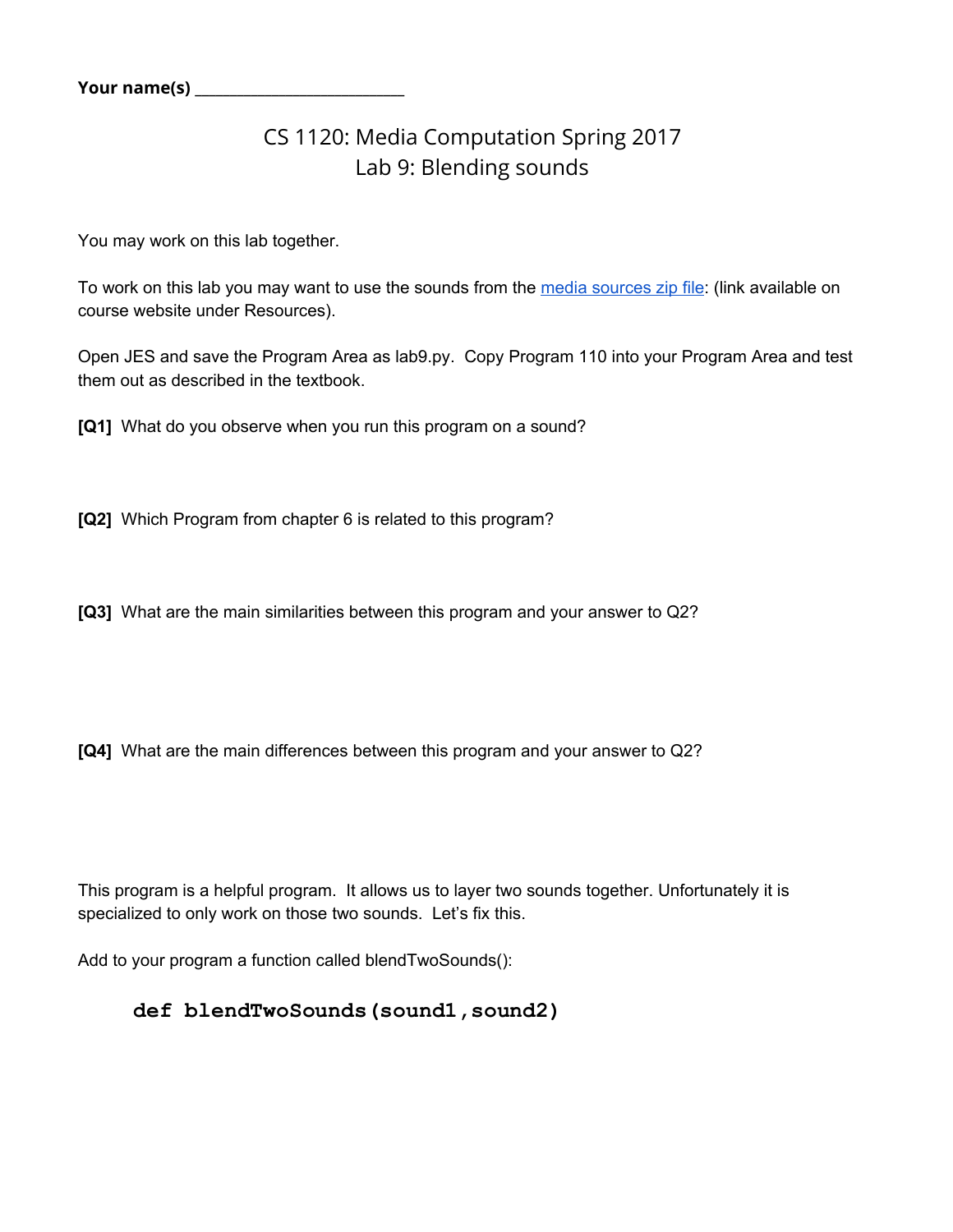Write the code for this function so that it takes the two sounds and uses 50% of each to create a brand new, blended sound which is the exact same length as the original two sounds. To do this you should use makeEmptySound() and set it to be the length of sound1. (For ease of use at this point you may assume that sound1 and sound 2 are the exact same length and you should test it with two appropriate sounds).

It turns out that this isn't very many changes to Program 110.

**[Q5]** What were the key changes you made to Program 110 to use its code in this first version of blendTwoSounds()?

That result is pretty useful, but what would make it even more useful is if we could change it to not always be a 50/50 blend. Change your function to accept the following arguments:

```
def blendTwoSounds(sound1, percent1, sound2, percent2)
```
Now modify your function so that it uses whatever percentage comes in when the program is used. For example, if I wrote:

```
\Rightarrow s1 = makeSound("c4.wav")
\Rightarrow s2 = makeSound("e4.wav")
\gg result = blendTwoSounds(s1,0.5,s2,0.5)
>>> play(result)
```
I would get the same result as earlier – a 50/50 blend. But if I wanted to I could write:

 $\gg$  result = blendTwoSounds(s1,0.7,s2,0.3) >>> play(result)

This would give you 70% s1 and only 30% s2.

Test this until you feel you have it working properly.

**[Q6]** What were the key changes you made between the first and second versions of blendTwoSounds()?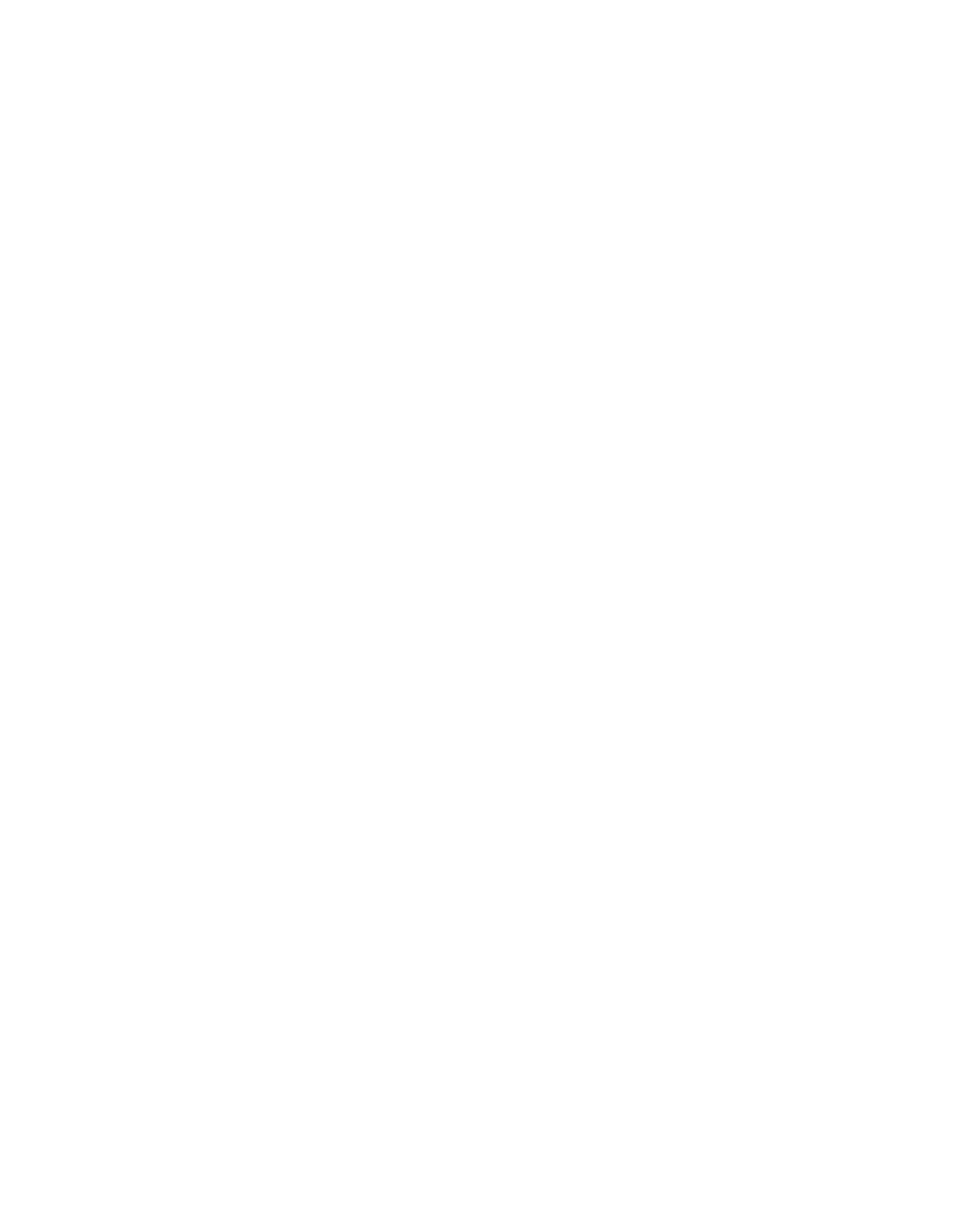Finally, we assumed that the two sound files would be the same length. This made it easier to decide how long to make the new empty sound file. But that might not be a legitimate assumption. Suppose that you have two sounds that you want to blend, but one is slightly longer than the other. What changes do we need to make? To help with the following questions and activity, let's consider the sounds thisisatest.wav and c4.wav. Load both of these into JES

**[Q7]** How many sound samples long is thisisatest.wav? How long is this in seconds (hint, length/sampling rate)?

**[Q8]** How many sound samples long is c4.wav? How long is that in seconds?

**[Q9]** If you want to blend these two sounds, how long is the output sound?

**[Q10]** Assume that the two sounds should start playing at the exact same time. How long will we hear thisisatest.wav and c4.wav actually overlapped?

**[Q11]** How much time is left in the output sound at this point? (HINT: If you answered the questions correctly, the answer to this question is  $Q9 - Q10$ )

**[Q12]** What should we hear during this remaining time?

**[Q13]** If you want to blend ANY two sounds, how long is the output sound?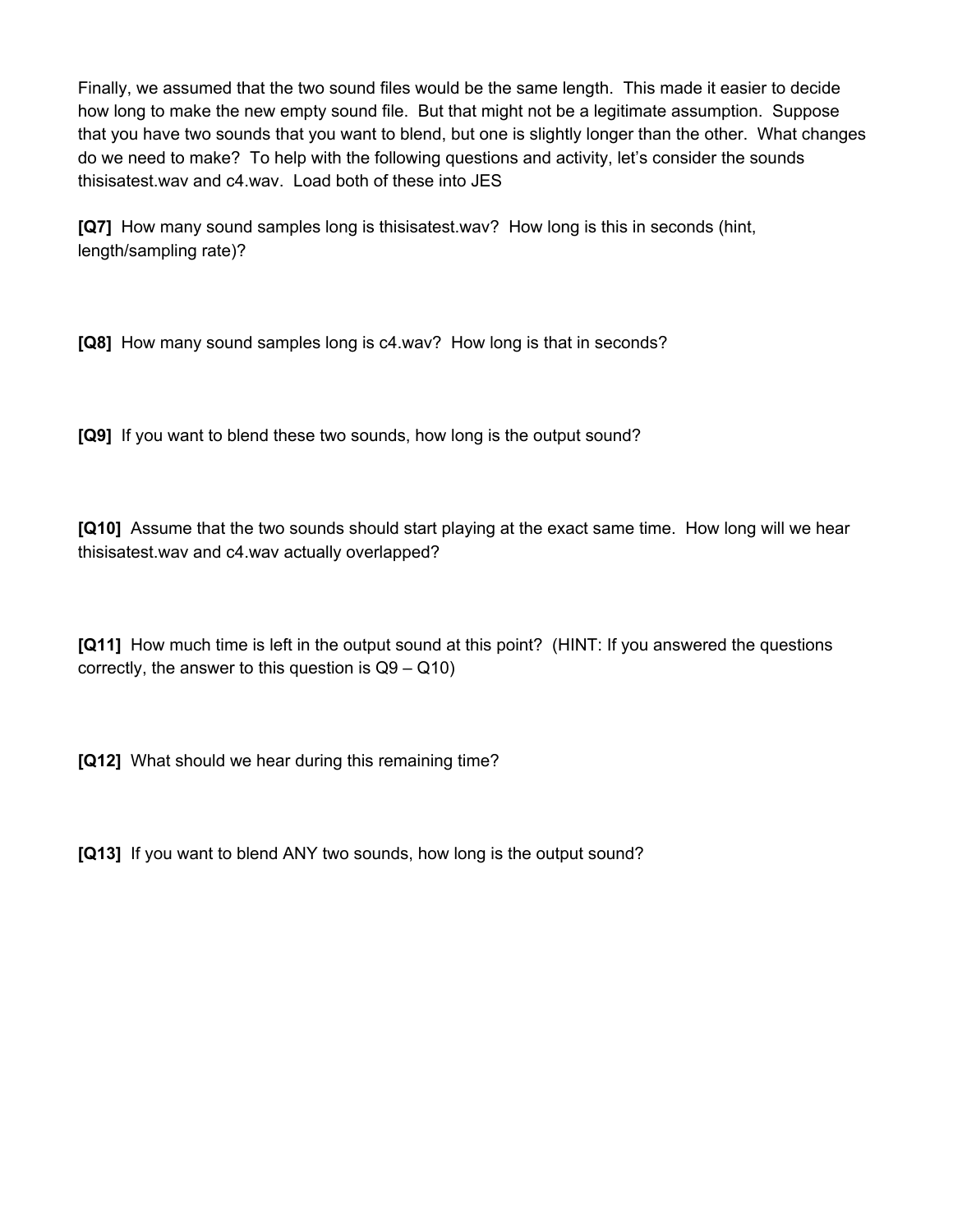Using what you just considered, modify blendTwoSounds() one more time. This time it does not require that the two sounds be of the same length. Instead let's set the first sound to be the shorter sound and the second sound to be the longer sound. This program sets the output sound to be the length of the longer sound. It then blends the first two sounds up until the length of the shorter sound, using the percentages put it by the user. Finally, it fills the remaining sound samples with the corresponding sound samples from the longer sound at 100%.

If you get this working as described then this will work:



But this will crash:



## Submit your work

And you're done! Save your file lab9.py and submit it to eLearning. Submit this sheet before you leave.